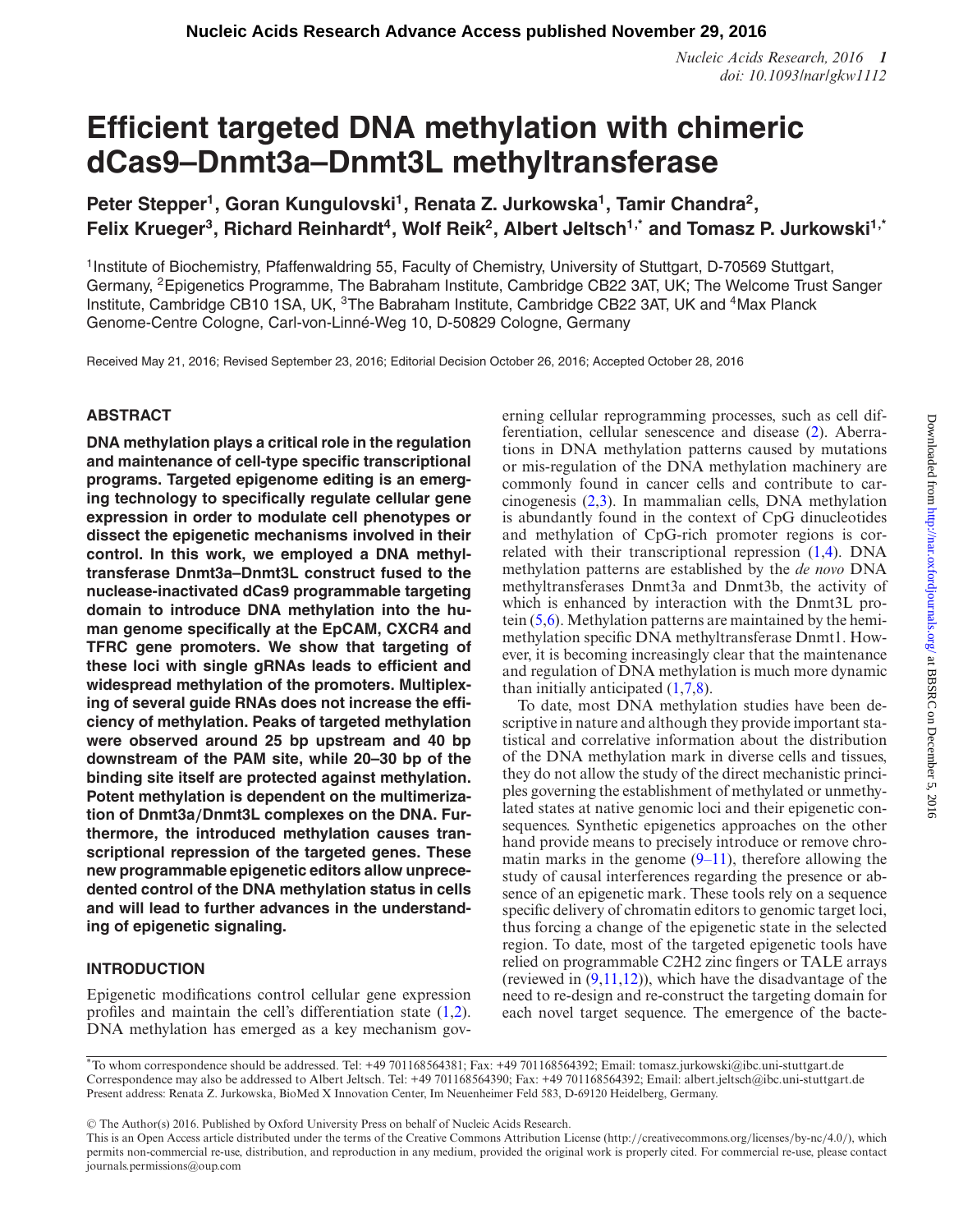rial Clustered Regularly Interspaced Short Palindromic Repeats (CRISPR) [\(13\)](#page-10-0) system and the nuclease-inactivated CRISPR variant (dCas9) as a programmable genome targeting technology has opened new possibilities to target epigenetic effectors [\(14–16\)](#page-10-0).

In this work, we show that targeting of an engineered Dnmt3a–Dnmt3L single-chain DNA methyltransferase (Dnmt3a3L) fused to the nuclease-inactivated dCas9 leads to efficient and widespread DNA methylation of CpG islands located within targeted promoters (up to 1200 bp). Targeted methylation with the Dnmt3a3L fusion protein is ∼4–5 times stronger than the methylation achieved through targeting of Dnmt3a alone. Peaks of methylation are observed around 25 bp upstream and 40 bp downstream of the PAM site, while 20–30 bp of the dCas9 binding site itself are protected against methylation. In general, targeting with single guide RNAs is sufficient for methylation and multiplexing does not increase its efficiency. In addition, using this system we illustrate that the multimerization of the Dnmt3a3L protein on DNA contributes to introduction and spreading of DNA methylation within the targeted genomic region.

# **MATERIALS AND METHODS**

#### **Generation of Cas9-Dnmt3a–Dnmt3L –SC fusion construct**

The M-SPn-Cas9-VP64 plasmid (Addgene plasmid #48674) [\(17\)](#page-10-0) was used as the base for the introduction of the Dnmt3a–Dnmt3L single-chain construct [\(18\)](#page-10-0). The vector backbone was amplified using vector specific primers listed in Supplementary Table S4. The murine Dnmt3a catalytic domain was amplified from ZNF-Dnmt3a CD plasmid and Dnmt3a CD fused to the Dnmt3L C-terminal domain from the ZNF-Dnmt3a3L plasmids [\(18\)](#page-10-0) with D3a Cas9 f, D3a\_Cas9\_r and D3a3L\_Cas9\_f, D3a3L\_Cas9\_r primers using  $Q5(\widehat{R})$  High-Fidelity DNA Polymerase (NEB). The insert and the vector backbone were joined using Gibson assembly (NEB). Proper sequence of the resulting clones was confirmed with Sanger sequencing. The plasmid maps are depicted in Supplementary Figure S2B).

#### **Design of the guide RNAs for the EPCAM, CXCR4 and TFRC promoters**

The sequences of the promoter regions (containing the CpG islands) of human EpCAM, CXCR4 and TFRC genes were extracted using UCSC genome browser. Potential guide RNA targeting sequences specific for these promoters were identified using the E-CRISP server [\(19\)](#page-10-0). For EpCAM, a selection of twelve unique guide RNA binding sites was chosen to cover the region with 100–200 bp in between the gR-NAs (shown in Supplementary Table S3). For CXCR4 and TFRC, four and ten gRNAs locations were selected, respectively. Each of the guide RNA constructs was generated as a separate gRNA plasmid. The gRNA plasmids were synthesized using overlapping ssDNA oligonucleotides which were cloned into the empty gRNA plasmid (Addgene plas-mid # 41824) [\(20\)](#page-10-0) using Gibson Assembly<sup>®</sup> Master Mix (NEB) following the manufacturer protocol. All gRNA constructs were validated with Sanger sequencing. Potential off-target binding sites for the gRNAs were predicted using CRISPOR [\(http://crispor.tefor.net/crispor.py\)](http://crispor.tefor.net/crispor.py). Four highest scoring off-target sites were selected based on the MIT or CFD scores and primers for bisulfite sequencing were designed directly surrounding these regions (primer sequences are provided in Supplementary Table S2).

#### **Cell culture, transfections, MACS selection**

The human ovary adenocarcinoma cell line, SKOV-3 (a generous gift of Dr Marianne Rots) and HEK293 cells were maintained at  $37^{\circ}$ C with  $5\%$  CO<sub>2</sub> in DMEM media supplemented with  $10\%$  FCS (Sigma-Aldrich),  $1 \times$ penicillin/streptomycin and 8 mM glutamine. For SKOV-3 cells transfection, the cells were trypsinized and seeded in six-well plates or T25 flasks at 40% density. The following day, the cells were immersed in the transfection cocktail composed of 5% of a modified pVenus-NLS plasmid (derived from Addgene  $\#27794$  plasmid)  $(21)$ , 5% of the pLNGFR plasmid (Miltenyi Biotec), 70–88% of individual or equimolar mixture of pooled gRNA plasmids and 2– 20% of SPn-Cas9-Dnmt3a3L-SC plasmid (% of total DNA, 2 or 4  $\mu$ g for six wells or T25s, respectively) containing 6 or 12 µg PEI MAX MW 40 000 (Polysciences). The cells were washed with Dulbecco's PBS and immersed in normal cell media 14 h post-transfection. Subsequently, the medium was exchanged every two days. Magnetic activated cell sorting (MACS) was performed following the manufacturer's instructions at fifth day post-transfection and the sorted cells were frozen for further analysis. The percentage of the Venus positive cells before and after MACS selection was quantified using fluorescence microscopy (EVOS) and FACS analysis (BD FACS Calibur). Approximately 10 000 cells were analyzed for each sample. HEK293 cells were maintained as described above and transfected using a similar protocol, with the exception that 10% mVenus C1 and no pLNGFR were used.

#### **Bisulfite sequencing – DNA methylation analysis**

Genomic DNA from frozen cells was extracted using QI-Aamp DNA Mini Kit (Qiagen) and bisulfite converted using EZ DNA Methylation-Lightning™ Kit (Zymo Research) following manufacturer's instructions. The bisulfite treated DNA was used for PCR amplification using the amplicon specific primers (listed in Supplementary Table S2) and HotStarTaq DNA Polymerase (Qiagen), subsequently purified and sub-cloned using StrataClone PCR Cloning Kit (Agilent Technologies). Single positive colonies were picked and sequenced with standard Sanger sequencing using vector specific primers.

#### **NGS library preparation and high-throughput sequencing**

For Illumina library preparation, genomic DNA was isolated from each experimental samples using QIAamp DNA Mini Kit (Qiagen), bisulfite converted and the specific amplified regions of the targeted promoters were cleaned up with SPRI beads (Agencourt AMPure XP, Beckman-Coulter). For each experimental sample, the separate amplicons covering the different investigated CpG islands were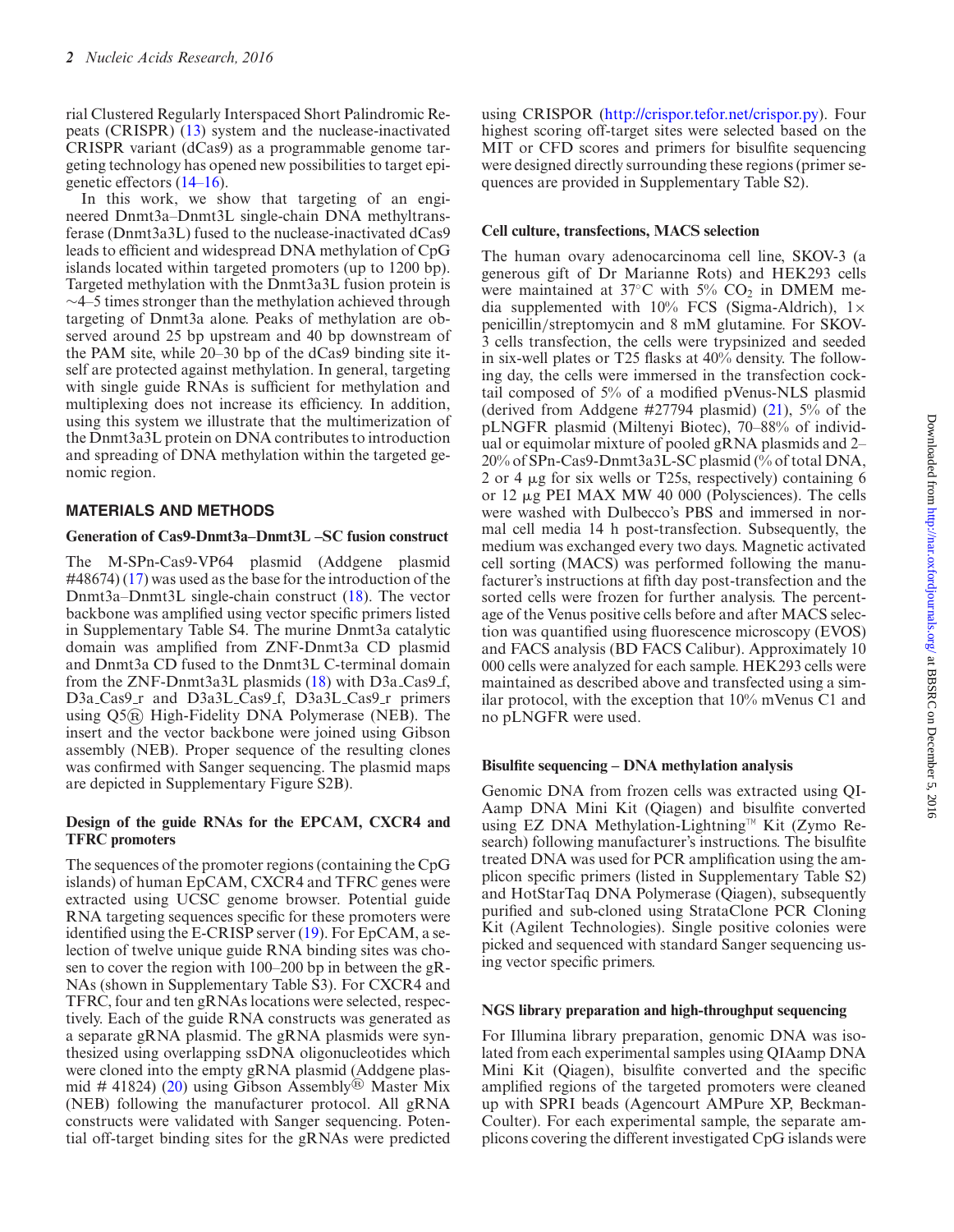mixed in an equimolar ratio, end repaired and A-tailed using the components of the SureSelect (Agilent Technologies) library preparation kit. Subsequently, the mixed amplicons belonging to one experimental sample were ligated to unique TruSeq HT double indexed adapters and cleaned up with SPRI beads. The uniquely indexed DNA samples were pooled and PCR amplified (eight amplification cycles) using the Illumina specific primers, SPRI purified and quantified with NEBNext Library quantification kit for Illumina (NEB). Sequencing was performed on a MiSeq machine with  $2\times300$  PE run at the Microbiome Core Facility (UNC School of Medicine, Chapel Hill, USA).

#### **Bisulfite sequencing analysis**

The high-throughput sequencing results were demultiplexed using Qiime package, subsequently quality filtered and adapter trimmed with Trim Galore (v0.4.1, using [default parameters––Phred score: 20; Paired,](http://www.bioinformatics.babraham.ac.uk/projects/trim_galore/) http://www. bioinformatics.babraham.ac.uk/projects/trim galore/), mapped to the human genome (GRCh38) with Bismark

(v0.14.4; options –non directional) and further visualized with SeqMonk (http://www.bioinformatics.babraham.ac. [uk/projects/seqmonk/\). The methylation levels were deter](http://www.bioinformatics.babraham.ac.uk/projects/seqmonk/)mined for each CpG site within the regions of interest with SeqMonk using the 'Difference quantification' function (as a percent of methylated CpGs calls over total calls for each site) and retrieved using the 'Annotated probe report' function. Further visualization and analysis was performed in MS Excel. In the figures, average methylation per CpG site is provided or average methylation of a region calculated as the mean of average methylation of all CpG sites present in the reported region. At least a 1000-fold coverage of the CpG sites was achieved. The methylation profiles of the sub-cloned amplicons were analyzed with BISMA [\(22\)](#page-10-0) using default parameters. The BISMA results are directly shown in Supplementary Figures S7 and S8.

# **RT-qPCR**

RT-qPCR was performed on total RNA extracted from frozen untransfected and transfected HEK293 and SKOV-3 cells. For this, total RNA from frozen cells was extracted with RNeasy Mini Plus Kit (Qiagen) for HEK293 cells or Ambion PureLink RNA Mini kit (Life Technologies) for SKOV-3 cells and reverse transcribed (using oligo $dT_{18}$ -primers (NEB)) with M-MuLV Reverse Transcriptase (NEB) while protected by RNasin plus (Promega). Quantitative PCR was performed with SsoFast EvaGreen Supermix on a CFX96 Connect Real-Time detection system (both from Bio-Rad) with ACTB as a reference gene in at least two biological replicates (each with three technical repeats) and analyzed using the  $\Delta \Delta C_t$  method. All the primers used for quantification are listed in the Supplementary Table S1.

# **RESULTS**

# **Design of the targeted methylation study**

To take advantage of the targeting flexibility of the CRISPR/dCas9 system, we fused the catalytic C-terminal domain of the mouse Dnmt3a DNA methyltransferase (MTase) or the Dnmt3a–Dnmt3L C-terminal domain single-chain construct [\(18\)](#page-10-0) to the nuclease-inactivated dCas9 [\(23,24\)](#page-10-0) (Figure [1A](#page-3-0)). These fusion proteins were employed to introduce DNA methylation at the unmethylated CpG islands within the gene promoters of epithelial cell adhesion molecule (EpCAM), transferrin receptor protein 1 (TFRC, also known as CD71) and C-X-C chemokine receptor type 4 (CXCR4). In order to achieve this, we tiled the CpG islands of the target promoters with 12, 10 and 4 gRNAs binding sites, respectively, spaced 100–400 bp apart (Figures [1B](#page-3-0), C and [2A](#page-5-0)). Next, we transiently co-transfected the dCas9-DNA MTase fusions along with single or pooled gRNA constructs into HEK293 cells (TFRC and CXCR4) or SKOV-3 cells (EpCAM). We obtained typical transfection efficiencies of around ∼80% for HEK293 and 30–40% for SKOV-3 cells, for which MACS selection was performed to enrich the transfected cell population to ∼80% (Supplementary Figure S1). Both dCas9-methyltransferase fusions were efficiently expressed in the cells as illustrated by Western blotting (Supplementary Figure S2A). The transfected cells were cultured for 5 days, harvested and the methylation levels in the selected promoters were determined by Sanger or next-generation targeted bisulfite sequencing.

Control experiments showed that expression of gRNAs alone did not cause any changes in the DNA methylation at the target promoters (Figures [1B](#page-3-0), C, [2A](#page-5-0) and Supplementary Figures S3, S5, S7 and S9). Similarly, no significant increase in DNA methylation was observed in the TFRC or CXCR4 promoters after expression of the untargeted dCas9–Dnmt3a3L construct. At the EpCAM promoter, a slight increase in methylation from  $6.4 \pm 1.8\%$  in untreated SKOV-3 cells to  $11.2 \pm 0.1\%$  after treatment (for details refer to Supplementary Table S5) was detected predominantly within the EpCAM gene body (Figure [2A](#page-5-0) and B).

#### **Targeting the dCas9–Dnmt3a3L with single gRNAs leads to efficient genomic methylation**

Next, we targeted the dCas9–Dnmt3a3L fusion construct to defined single sites within the analyzed promoters using 10 different gRNAs for TFRC (Figure [1B](#page-3-0)), 4 gRNAs for CXCR4 (Figure [1C](#page-3-0)) and 12 gRNAs for EpCAM (Figure [2A](#page-5-0)). In contrast to the control experiments, co-transfection of the gRNAs and dCas9–Dnmt3a3L plasmids caused introduction of robust methylation at the targeted promoters with most of the gRNAs. The strongest methylation of the TFRC promoter was observed with gRNA<sup>TFRC</sup> 3, 6 and 7, which resulted in 38.5  $\pm$  2.2%, 35.1  $\pm$  6.5% and 34.0  $\pm$ 2.6% average methylation, respectively (Supplementary Table S5). The average methylation introduced by most of the gRNA<sup>TFRC</sup> ranged between 23.6  $\pm$  1.9% and 30.3  $\pm$  0.5%. Co-transfection of dCas9–Dnmt3a3L with gRNATFRC 1, which targets a site located ∼340 bp upstream of the amplicons used for bisulfite sequencing, resulted in 15.3  $\pm$  1.1% average methylation (Figure [1B](#page-3-0) and D). gRNA<sup>TFRC</sup> 10, which is located at the boundary of the CpG island caused only  $14.2 \pm 1.4\%$  methylation. Similarly, targeting the CXCR4 promoter with gRNAs<sup>CXCR4</sup> 1, 2 or 3 resulted in efficient methylation of the CpG island, reaching 28.3  $\pm$ 1.0%, 35.3  $\pm$  1.8% and 31.2  $\pm$  0.3% average methylation,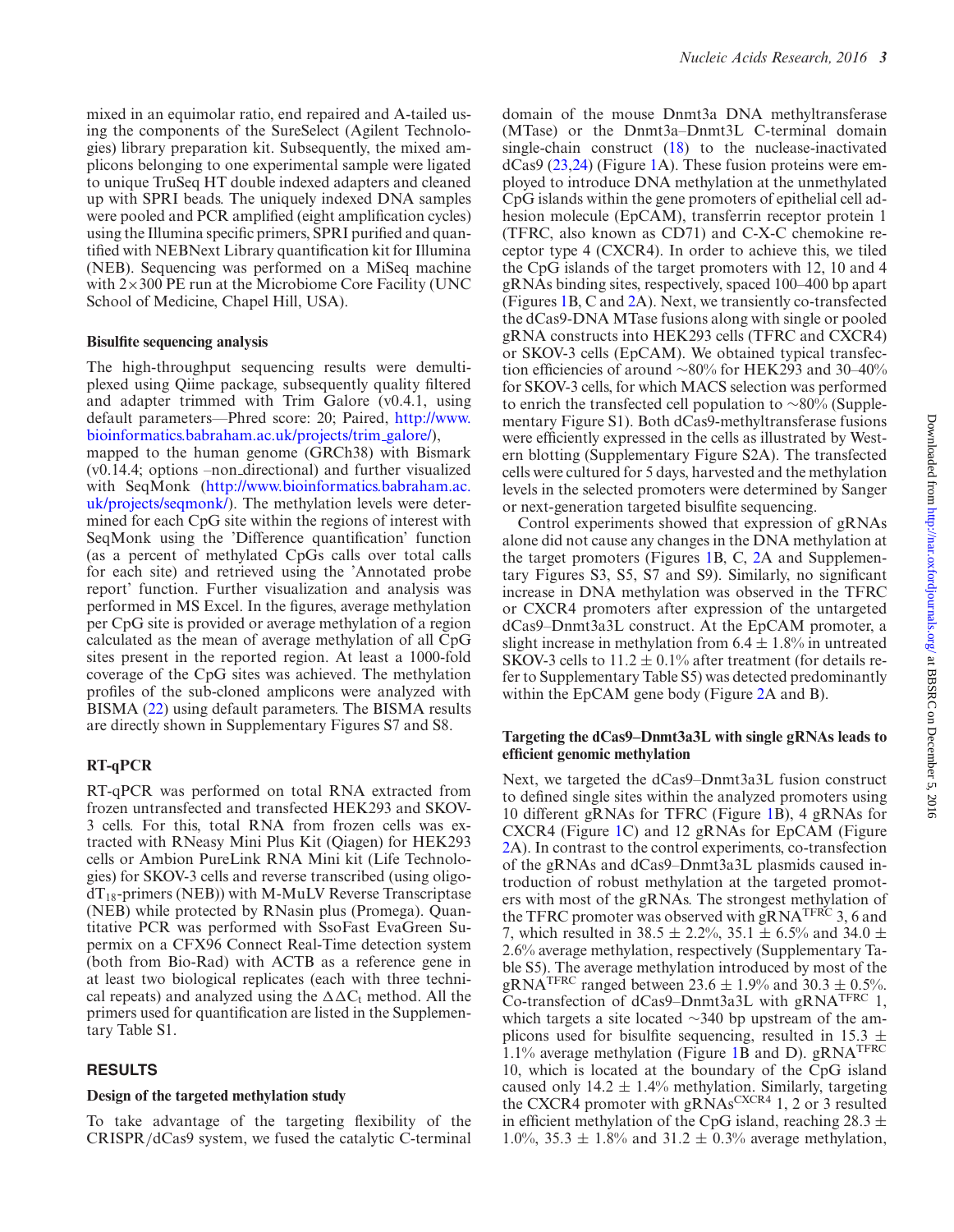<span id="page-3-0"></span>

**Figure 1.** The dCas9–Dnmt3a3L fusion protein deposits DNA methylation at endogenous human TFRC and CXCR4 promoters in HEK293 cells. (**A**) Schematic structure of the dCas9–Dnmt3a3L and Dnmt3a CD fusion proteins. The catalytically inactive dCas9 gene was fused to an engineered Dnmt3a–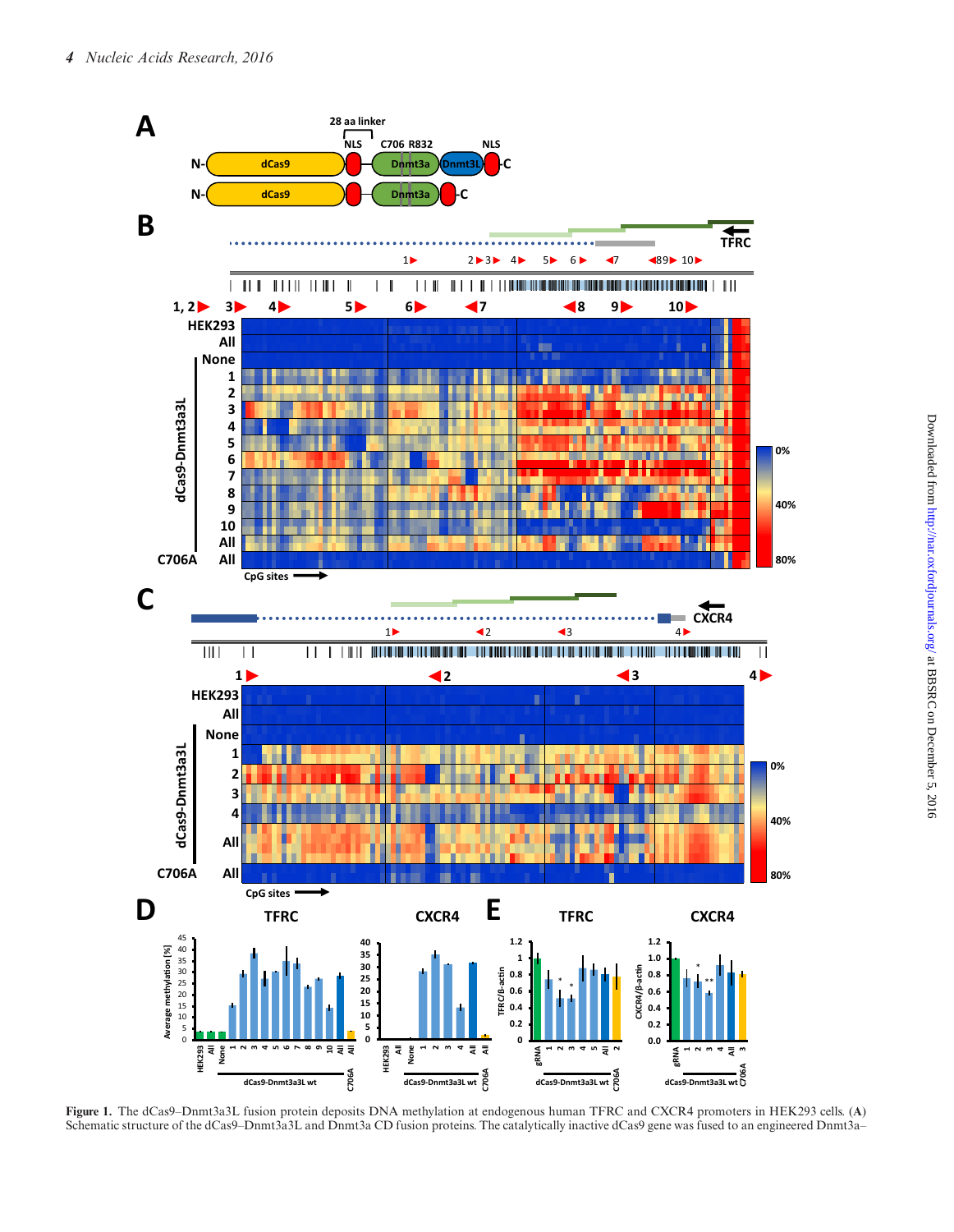respectively. gRNACXCR4 4, which binds to a site <sup>∼</sup>370 bp upstream of the bisulfite amplicons, caused introduction of  $13.3 \pm 1.5\%$  methylation within the analyzed amplicons. In the EpCAM promoter, targeting the dCas9–Dnmt3a3L construct with the individual  $g\overline{RNAs}^{EpCAM}$  1–3 or 5–10 triggered methylation between  $25%$  (for gRNA<sup>EpCAM</sup> 9) to 33.7% (for gRNA<sup>EpCAM</sup> 2). gRNA<sup>EpCAM</sup> 11 and 12, which are targeting the boundary of the CpG island, caused only weak methylation, comparable to the methylation increase observed with untargeted dCas9–Dnmt3a3L. Interestingly, targeted methylation with  $gRNA<sup>EpCAM</sup>$  4 in the EpCAM promoter was less efficient than with other neighboring gR-NAs, which might be explained by the fact that the gRNA binding site overlaps with the annotated TSS, where the transcriptional machinery could prevent stable binding of the dCas9 fusion.

In summary, we conclude that single gRNAs cotransfected with dCas9–Dnmt3a3L can cause robust DNA methylation. Strikingly, although the deposited methylation was most prominent on the  $3'$  side next to the dCas9 targeted sites, where based on modeling the fusion partner is presented (reaching up to  $60.5 \pm 1\%$  for gRNA<sup>TFRC</sup> 3 or 49.1  $\pm$  2.7% for gRNA<sup>CXCR4</sup> 2), the DNA methylation signal was propagated over the entire promoter in most cases (Figures [1B](#page-3-0), C, [2A](#page-5-0) and Supplementary Figures S3, S5 and S9).

Our data show that the efficiency of dCas9 mediated targeted methylation is comparable to previous targeting systems. For example, targeting the EpCAM promoter in SKOV-3 cells Nunna *et al.* observed introduction of 29% methylation in transient transfection experiment, whereas in stably transfected cells 46–48% DNA methylation was detected (albeit within a shorter analyzed region) [\(25\)](#page-10-0).

## **Targeting multiple sites does not increase the DNA methylation levels**

Subsequently, we tested whether co-targeting of the loci with multiple gRNAs could further increase the methylation levels. However, targeting with all ten gRNAs to the TFRC promoter did not result in increased methylation efficiency (28.3  $\pm$  1.5%) when compared to single gRNA targeting experiments (e.g. gRNA<sup>TFRC</sup> 3—38.5 ± 2.2%). Similarly, no significant enhancement of targeted methylation was achieved at the CXCR4 promoter after co-targeting with all four gRNAs<sup>CXCR4</sup> (31.8  $\pm$  0.4%), nor at the Ep-CAM promoter co-targeted with  $\alpha$ RNA<sup>EpCAM</sup> 6, 7, 9 and 10 (35.8  $\pm$  2.3%) (Figures [1D](#page-3-0), [2B](#page-5-0)). This may be caused by a less efficient expression of gRNA transfected as pools or by a competition of gRNAs for dCas9-DNA MTase proteins, which finally prevents an increase in efficiency. Future work will show if improved systems can be developed to overcome these barriers. Importantly, the dCas9-fusions targeting a catalytic mutant Dnmt3a3L C706A, which carries an amino acid exchange in the catalytic center, could not trigger DNA methylation (Figures [1B](#page-3-0), C, D and [2A](#page-5-0), B), showing that the catalytic activity of the targeted DNMT is necessary for efficient DNA methylation.

#### **Dnmt3a3L causes more efficient methylation at the target promoters than Dnmt3a catalytic domain**

In order to directly compare the efficiency of targeted DNA methylation introduced by the dCas9–Dnmt3a-CD and dCas9–Dnmt3a3L we targeted both MTase fusions in parallel experiments to three separate loci. For this, we have chosen the single gRNAs targeting EpCAM, CXCR4 and TFRC promoters that showed the highest efficiency with dCas9–Dnmt3a3L.The results indicate that Dnmt3a3L outperformed Dnmt3a CD (despite similar expression levels in the transfected cells (Supplementary Figure S2A)) in all three experiments, with  $3.8\times$  (gRNA<sup>EpCAM</sup>) 5),  $4.9 \times (gRNA^{CXCR4} \, \tilde{2})$  and  $4.6 \times (gRNA^{TFRC} \, \tilde{3})$  higher methylation efficiency (Figure [3A](#page-6-0) and B).

#### **Distribution of DNA methylation levels and spreading of methylation**

Comparison of all data shows highest methylation right upstream of the PAM site (around +25 bp). A second (weaker) peak of methylation is observed downstream of the PAM site (around –40 bp). These maxima may represent the footprint of the bound dCas9-DNA MTase fusion protein and indicate the nearest free DNA available for binding of the methyltransferase. The fact that DNA methylation is not introduced directly at the dCas9 binding sites suggests that dCas9 occupancy protects the overlapping CpG sites from methylation by the DNA methyltransferase (Figure [4\)](#page-7-0). The

<sup>←−−−−−−−−−−−−−−−−−−−−−−−−−−−−−−−−−−−−−−−−−−−−−−−−−−−−−−−−−−−−−−−−−−−−−−−−−−−−−−−−−−−−−−−−−−−</sup> Dnmt3L C-terminal domain single-chain construct or Dnmt3a C-terminal domain with a 28 amino acid linker (containing NLS peptide). An additional NLS was added at the C-termini of both constructs. The residues that were mutated in this study within the catalytic domain of Dnmt3a in both Dnmt3a CD and Dnmt3a3L proteins are indicated (C706A inactivates the methyltransferase and R832E disrupts the multimerization of Dnmt3a). Not drawn to scale. (**B**) Genomic region of the human TFRC promoter that was targeted with the dCas9 fusions (Chr. 3: 196081310–196082794). Regions analyzed by bisulfite sequencing are indicated with green bars. The location and directionality of the Cas9 target sites are shown by red arrow heads. The black vertical lines indicate CpG sites. The gray bar denotes the 5' UTR and the dotted line represents an intron. The heat map shows average methylation per CpG site. Rows represent separate HEK293 co-transfection experiments where targeted methylation was induced with single or pooled gRNAs targeting the annotated region, columns represent separate CpG sites in the investigated region. Direction of the transcription is indicated with black arrow above the gene name. (**C**) Targeted methylation of the CXCR4 promoter in HEK293 cells (Chr.2: 136116618–136117805) illustrated as described in (B). The heat map shows acquisition of DNA methylation in the CXCR4 promoter region when targeting the dCas9–Dnmt3a3L with single or pooled gRNAs. (**D**) Average DNA methylation over all CpG sites within the analyzed regions in the HEK293 cells that were co-transfected with single or pools of gRNA. The analyzed TFRC and CXCR4 regions comprise 118 and 101 CpG sites respectively. The error bars denote STDEV from methylation averages measured in two biological samples. Color of the bars denotes experimental sets: green––control experiments, light blue––targeting of the dCas9 fusions with single gRNAs, dark blue––targeting with multiple gRNAs and yellow corresponds to targeting of C706A catalytic mutant. (**E**) Relative mRNA expression of TFRC and CXCR4 in the cells co-transfected with dCas9–Dnmt3a3L and single or pools of gRNAs as determined by RT-qPCR (error bars represent SEM from at least two biological replicates performed in technical triplicate). \**P* < 0.05, \*\**P* < 0.0001, unpaired *t*-test relative to 'gRNA only' control experiment.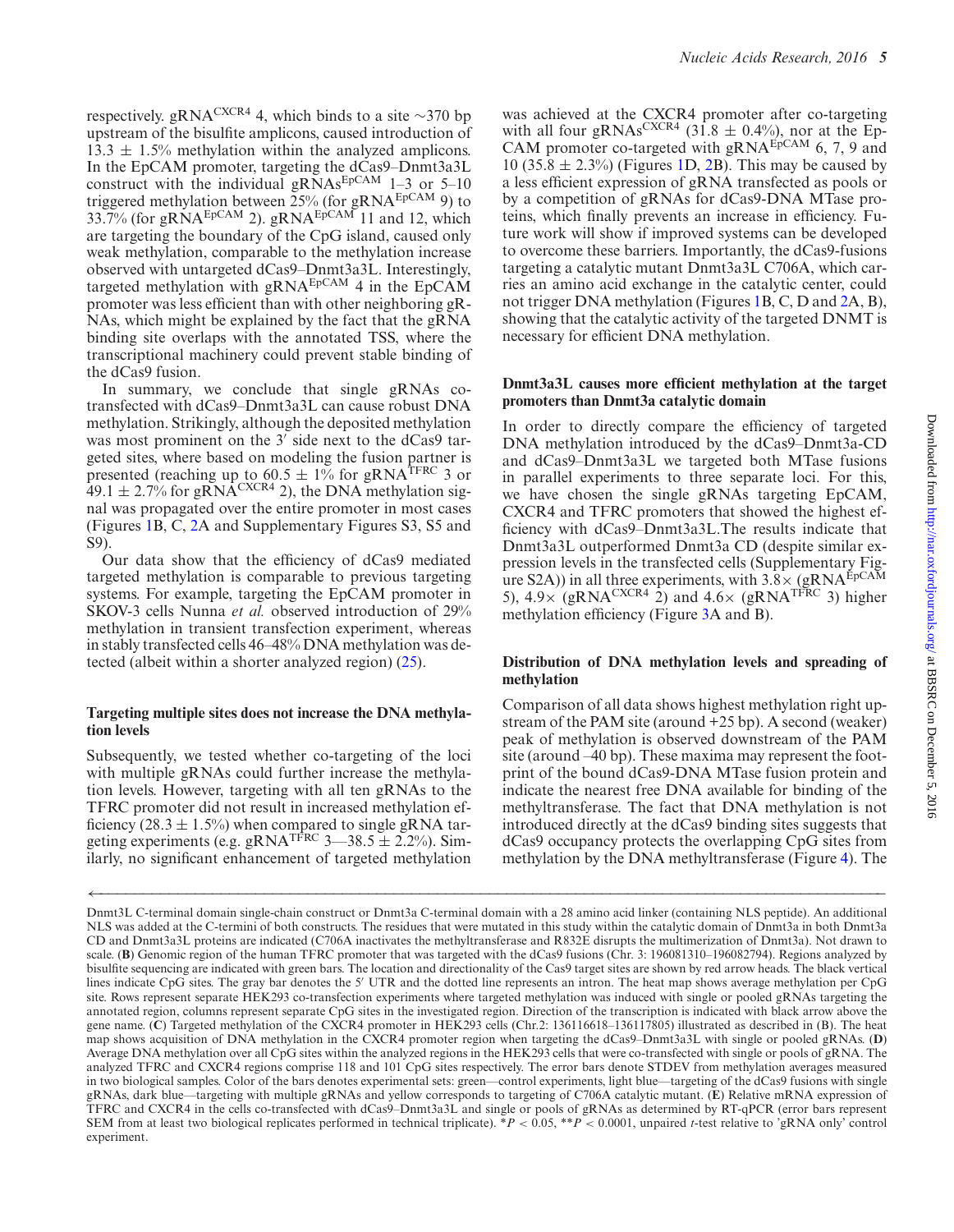<span id="page-5-0"></span>

**Figure 2.** Targeted methylation of the endogenous human EpCAM promoter in SKOV-3 cells with dCas9–Dnmt3a3L. (**A**) The dCas9–Dnmt3a3L fusion protein was targeted either to separate or multiple sites within the CpG island in the EpCAM promoter (Chr. 2: 47368894–47370157). Methylation was investigated in four consecutive amplicons covering the CpG island (indicated with green bars). For details cf. the legend to Fig. [1B](#page-3-0). The heat map shows targeted DNA methylation within the EpCAM promoter CpG island when the dCas9–Dnmt3a3L fusion protein was targeted to single or multiple locations within the island. (**B**) Average methylation level observed over the whole analyzed EpCAM promoter region containing 131 CpG sites. The guide RNAs that were used in the targeting experiments are indicated. Error bars represent SEM of average methylation from two biological replicates. Color of the bars denotes experimental sets: green––control experiments, light blue––targeting of the dCas9 fusions with single gRNAs, dark blue––targeting with multiple gRNAs and yellow corresponds to targeting of C706A catalytic mutant. (**C**) Relative EpCAM mRNA expression levels measured with RT-qPCR. The numbers below the bars denote gRNAs that were used to target the dCas9–Dnmt3a3L. The error-bars denote SEM from at least two biological repeats performed in technical triplicate). \**P* < 0.05, \*\**P* < 0.0001, unpaired *t*-test relative to 'SKOV-3' control experiment.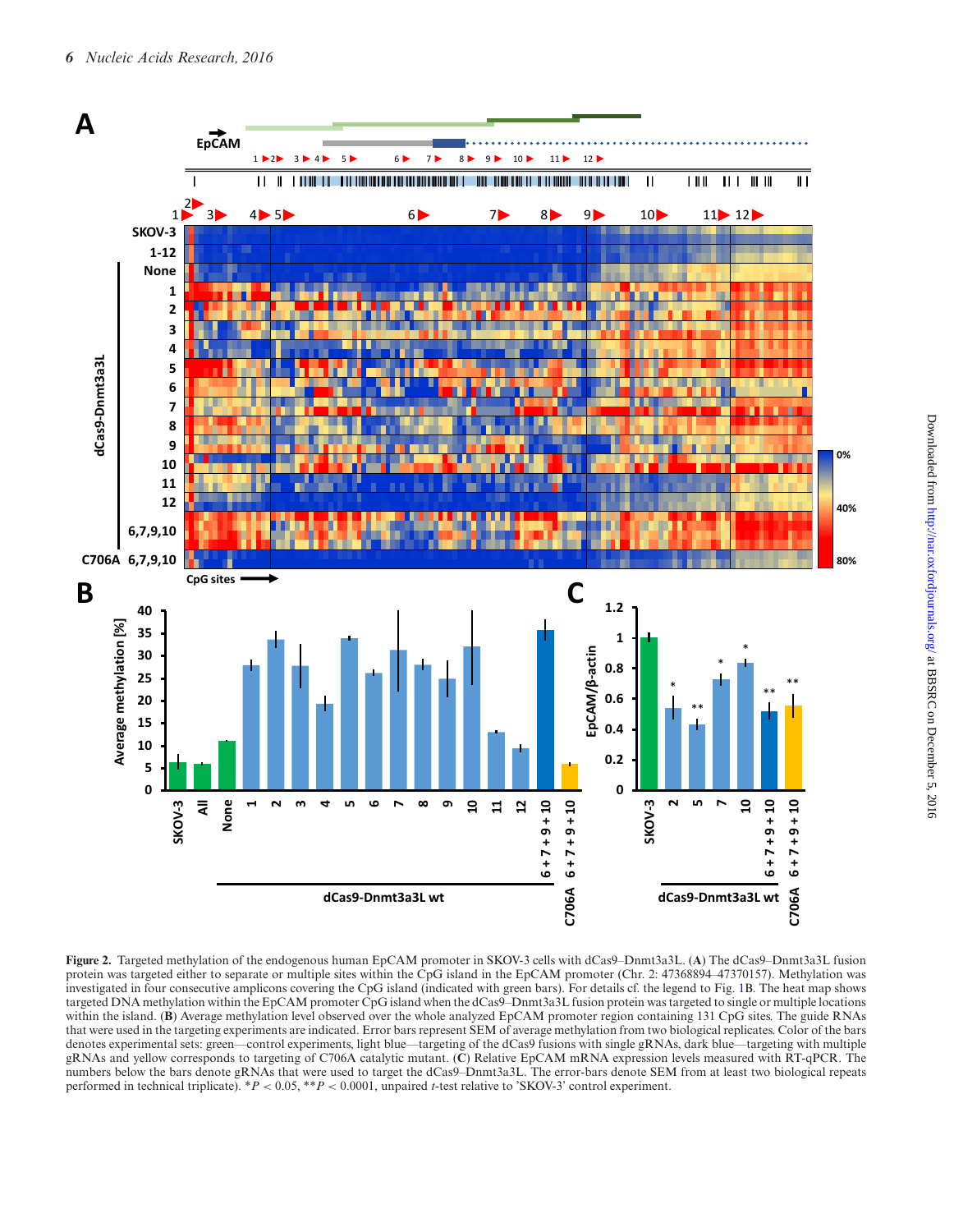<span id="page-6-0"></span>

**Figure 3.** Comparison of targeted DNA methylation efficiencies imposed by dCas9–Dnmt3a CD and dCas9–Dnmt3a3L. (**A**) Heatmap representation of CpG methylation averages (per CpG site) imposed by the dCas9–Dnmt3a CD and dCas9–Dnmt3a3L which were targeted to promoters using single gRNAs (as indicated). (**B**) Comparison of average methylation (calculated as mean methylation of all CpG sites within the analyzed amplicons). The fold increase in methylation efficiency was calculated after subtracting the background methylation level already present in the untreated cells.

profiles also present interesting additional peaks of methylation ∼200 bp upstream and downstream of the PAM site. This finding may suggest that the region in between is partially blocked by nucleosomes and the bound MTase most efficiently reaches the next available linker DNA region. Similar spreading of DNA methylation was also observed in other targeted methylation studies using zinc fingers [\(26,27\)](#page-10-0) and TALE effectors [\(28\)](#page-10-0).

#### **Specificity of targeted DNA methylation**

Having shown the efficient methylation of the target sites, the question appeared if off-target DNA methylation is introduced at additional genomic locations. To check this, we have predicted off-target gRNA binding sites for four of our most efficient gRNAs and analyzed the methylation status of these off-target loci and determined methylation at unrelated CpG islands and using untargeted dCas9-MTase constructs. Out of four analyzed off-targets, two showed a mild methylation increase (9.2% and 11.1% increase of methylation at the off-targets compared to 25.6% and 34.7% at the targets using  $gR\tilde{N}A^{TFRC}$  2 and 3, respectively). The other two regions were already fully methylated in the untreated cells hence non-informative (Supplementary Figure S11A, B). Moreover, untargeted dCas9–Dnmt3a3L did not cause methylation of the TFRC, CXCR4 or EpCAM promoters, nor four additional unrelated CpG islands which do not contain sequences resembling the gRNA target sites (Supplementary Figure S11C).

#### **Targeted DNA methylation causes gene repression**

DNA methylation of CpG rich promoters is associated with repression of gene expression; therefore, we investigated whether the introduced DNA methylation is capable of silencing expression of the associated genes. Indeed, when targeting the TFRC promoter with gRNATFRC 2 or 3 that caused the most efficient DNA methylation, we observe roughly 50% repression of TFRC expression. Similarly, targeting the CXCR4 promoter with gRNACXCR4 3 also decreased the gene expression to  $58 \pm 3\%$  (Figures [1E](#page-3-0)) and [2C](#page-5-0)). When interpreting these numbers it must be kept in mind, that transient experiments were conducted with transfection yields around 80%. When targeting the inactive Dnmt3a3L (C706A R832E) mutant with the same gRNAs, we also observed a smaller decrease in the expression of the target genes to 78  $\pm$  3% with gRNA<sup>TFRC</sup> 2 and 81  $\pm$  4% for gRNACXCR4 3. This can be explained by the binding of the dCas9 protein, which can inhibit transcriptional elongation by blocking the passage of the RNA polymerase [\(29\)](#page-10-0), steric clashes with binding of transcription factors or components of the preinitiation complex. This suggests that the observed transcriptional silencing is caused by introduced DNA methylation, but partially also by the strong binding of dCas9 that interferes with transcription.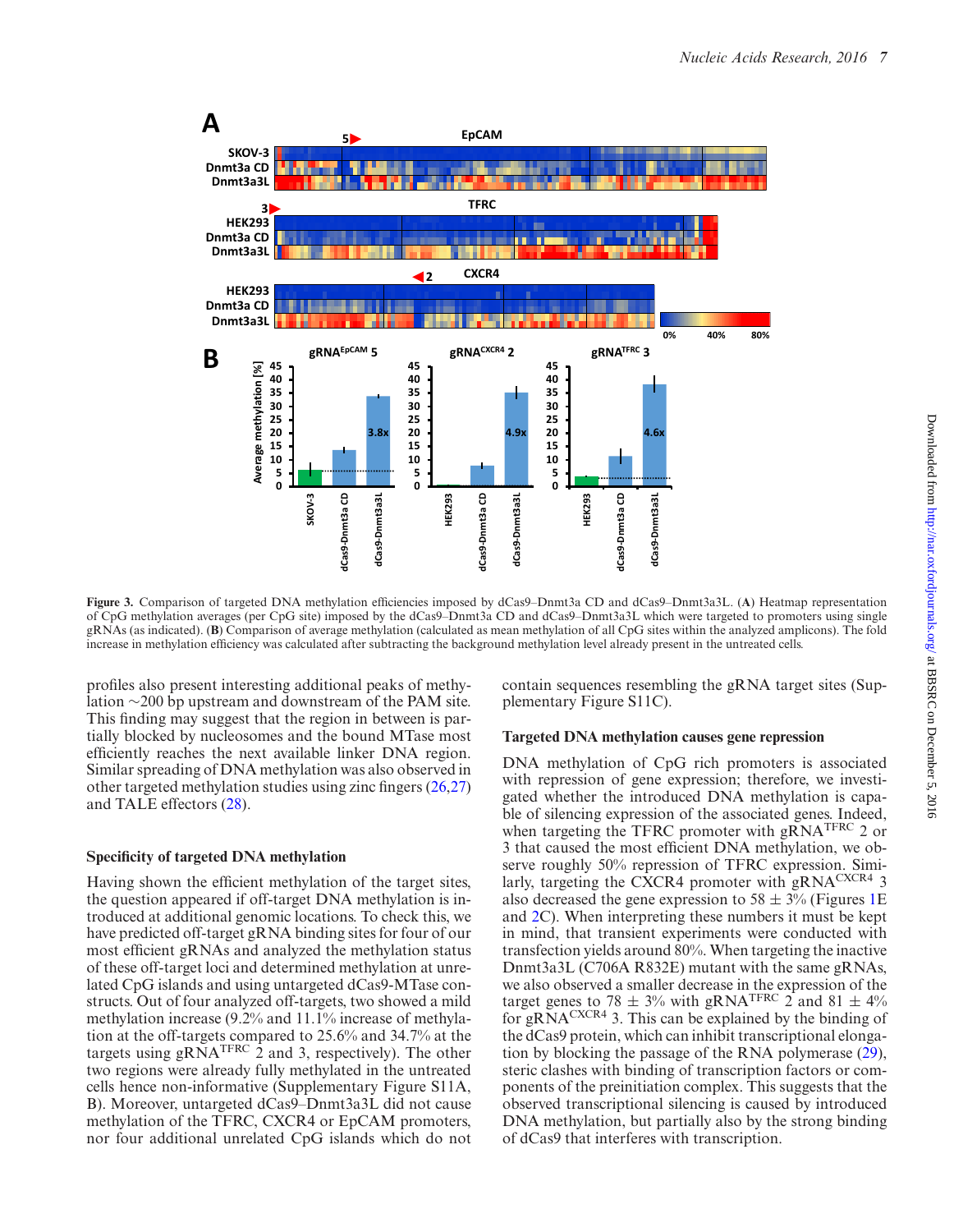<span id="page-7-0"></span>

**Figure 4.** Relative distribution of targeted DNA methylation. Scatter plot showing the average gain of DNA methylation at all CpG sites observed at the EpCAM, TFRC and CXCR4 promoters with single guide RNAs targeting dCas9–Dnmt3a3L. The location of the CpG sites relative to the targeted dCas9 sites is indicated on the X axis. Each dot represents the average methylation gain (Y axis) of a specific CpG site in one of the targeting experiment corrected for the DNA methylation present at that site in untreated cells. The blue line represents the mean methylation level measured in a sliding window of 15 bp. The guide RNA binding site and orientation are depicted as a red arrow. Upper and lower panels show regions between –100 bp to 100 bp and –400 bp to 400 bp from the PAM site, respectively.

#### **Mechanism of targeted DNA methylation**

As described above, targeting of the dCas9–Dnmt3a3L construct resulted in robust methylation across the entire EpCAM, CXCR4 and TFRC promoters, with methylation observed as far as 1 kb away from the gRNA binding site. The cooperative multimerization of Dnmt3a and Dnmt3a/Dnmt3L complexes along the DNA has been reported *in vitro* with purified recombinant proteins [\(30,31\)](#page-10-0) and this process was shown to contribute to the efficient methylation of DNA in vitro [\(32\)](#page-10-0). To test if the multimerization of Dnmt3a has a role in targeted DNA methylation in cells, we targeted the Dnmt3a mutants which affect the catalytic center (C706A), or disrupt the polymerization interface  $(R832E)$   $(31)$  or both  $(C706A R832E)$ . It should be noted that the R832E mutation, in agreement with the role of multimerization for DNA methylation activity, decreases the catalytic activity of Dnmt3a by ∼2-fold *in vitro* [\(31\)](#page-10-0). Next, we compared the methylation patterns of the inves-

tigated promoters upon targeting the wild type or mutant dCas9–Dnmt3a3L fusion proteins. The wild type dCas9– Dnmt3a3L caused strong and widespread methylation over the entire CpG island of the EpCAM promoter (Figure [5A](#page-8-0)) when co-targeted to four sites ( $gRNA<sup>EpCAM</sup>$  6, 7, 9 and 10). The R832E mutant, however, introduced less methylation that was confined to the nearest vicinity of the targeted sites (between 10 and 50 bp away from the binding sites), while the C706A and the double C706A/R832E mutants did not methylate the locus at all (Figures [1,](#page-3-0) [2](#page-5-0) and [5\)](#page-8-0). Similar results were obtained in the analyses of the CXCR4 and TFRC promoters (Supplementary Figure S4 and S6). Interestingly, with the dCas9–Dnmt3a3L R832E mutant we also observed weak methylation on remote well-defined sites (denoted with \* in Supplementary Figure S10A). However, no efficient DNA methylation spreading was observed for the R832E mutant, showing that the lateral multimerization of the Dnmt3a/Dnmt3L complex contributes to the establishment of DNA methylation at the targeted sites and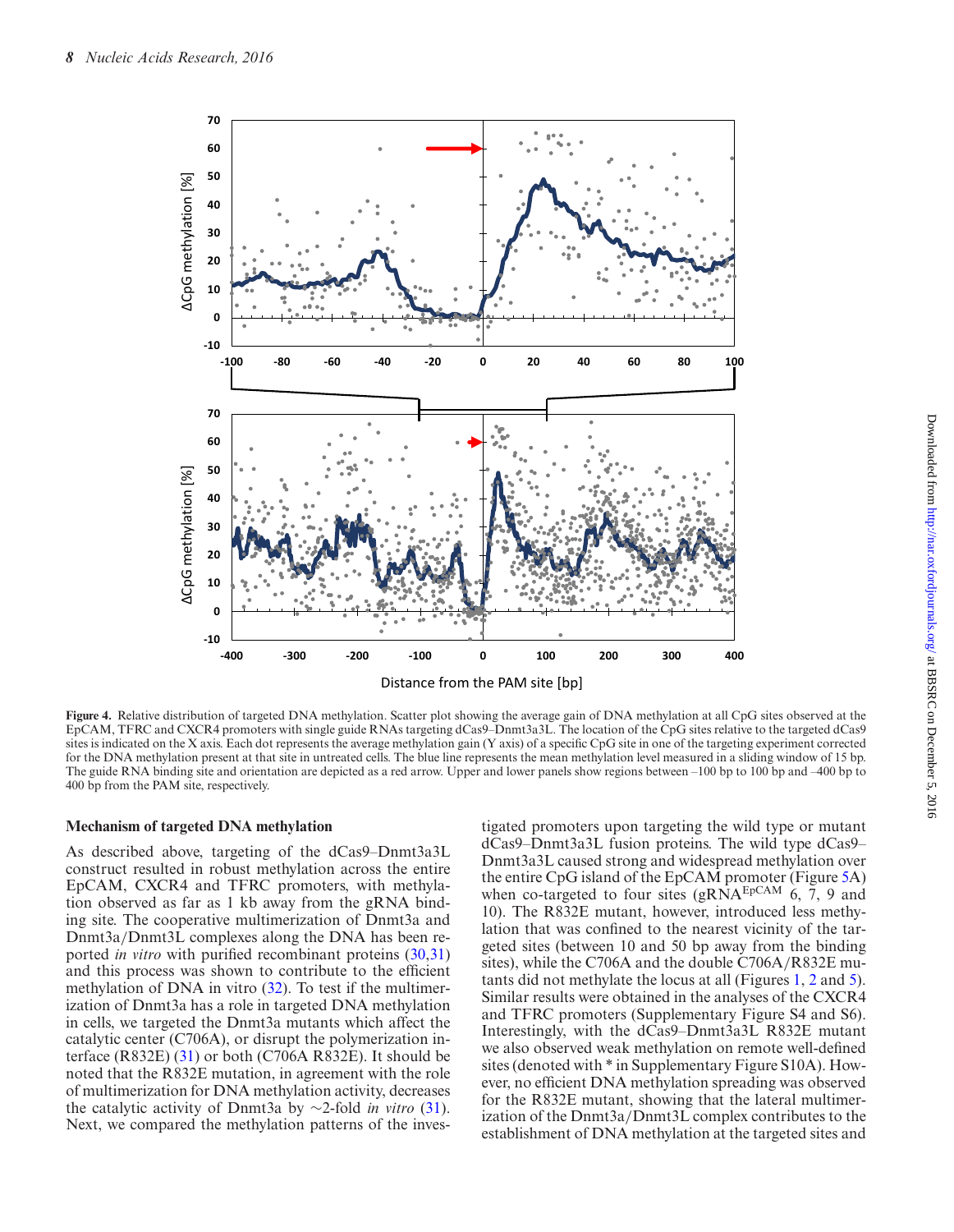<span id="page-8-0"></span>

**Figure 5.** Spreading of DNA methylation is dependent on Dnmt3a3L multimerization. (**A**) Heat map of DNA methylation deposited within the EpCAM promoter region in untransfected SKOV-3 cells and cells co-transfected with a pool of guide RNAs (EpCAM gRNAs 6, 7, 9 and 10) and the dCas9– Dnmt3a3L wild type, catalytically inactive mutant C706A, non-multimerizing R832E mutant or a C706A R832E double mutant. (**B**) Model illustrating the mechanism of DNA methylation setting and spreading. Binding of the effector domain of targeted dCas9–Dnmt3a3L can be achieved both in cis and in trans relative to the DNA strand bound by dCas9 (here shown for two different guide RNAs). This leads to the deposition of DNA methylation (black filled circles) in the direct vicinity of the bound site or on a DNA strand that comes into spatial proximity to the dCas9 bound site. The Dnmt3a3L dimers can multimerize along the DNA via the R832 interaction interface (top). The R832E mutant with a disrupted multimerization interface cannot form fibers, leading to more locally defined DNA methylation either directly next to the dCas9 binding site or further away via DNA looping (middle). In a native situation (bottom), a transcription factor (brown) can recruit native Dnmt3a (green) or in complex with Dnmt3L (blue) to a specific site; this in turn can serve as a nucleation point to elongate the formed fiber causing cooperative deposition of DNA methylation in a larger genomic region.

in larger regions of the genome. Moreover, the lack of strong introduced DNA methylation for the C706A mutant indicates that the fusion protein does not recruit the native Dnmt3a, Dnmt3b and Dnmt3L machinery, presumably due to the low expression levels of the endogenous Dnmt3 enzymes in the cell lines used here. Collectively, these data suggest that the multimerization of the Dnmt3a/Dnmt3L complexes on the DNA is a mechanism which allows efficient methylation and spreading of DNA methylation across a selected genomic region upon targeting of the Dnmt3a/3L complex, for example by a transcription factor (Figure 5B).

#### **DISCUSSION**

In this study, we show that the CRISPR/Cas9 programmable genome targeting system can be successfully employed to introduce DNA methylation at defined endogenous genomic loci, leading to transcriptional silencing. We further show that efficient methylation of an entire CpG island can be achieved by targeting the Dnmt3a3L fusion construct to a single site within the island. Notably, DNA methylation is most efficiently deposited directly next to dCas9 binding sites; nevertheless, we observe efficient DNA methylation across the entire CpG islands (up to 1000 bp away from the target site). We detected a mild methylation increase (9.2% and 11.1%) at two of the predicted, highest scoring off-target regions, which was significantly weaker than the methylation at the corresponding on-target sites for the used gRNAs (25.6% and 34.7%). In addition, untargeted dCas9–Dnmt3a3L did not cause methylation of the CXCR4, TFRC promoters nor of four unrelated CpG islands. We speculate that the observed weak off-target methylation at near-cognate binding sites could be attributed to transient dCas9 binding at these sites, thus allowing a time window for DNA methylation deposition. Highly specific Cas9 mutants developed recently [\(33,34\)](#page-10-0) could be used to increase the specificity of targeted DNA methylation in cells. Alternatively, the expression level of the dCas9 fusion proteins could be reduced to increase the specificity of target occupancy.

Furthermore, our results indicate that the efficient methylation and spreading could be attributed to the multimerization of Dnmt3a/Dnmt3L complexes on the DNA, as illustrated by the fact that less methylation and no efficient spreading was observed when we targeted the nonmultimerizing R832E mutant of Dnmt3a3L. This illustrates for the first time the role of Dnmt3a3L multimerization in the establishment and spreading of targeted *de novo* DNA methylation in cells. Mechanistically, this finding can be explained by a model considering a multistep pathway finally leading to efficient DNA methylation at the target site that is initiated by a diffusional encounter of the tethered MTase with a substrate DNA site. The ability to multimerize increases the DNA binding strength of Dnmt3a,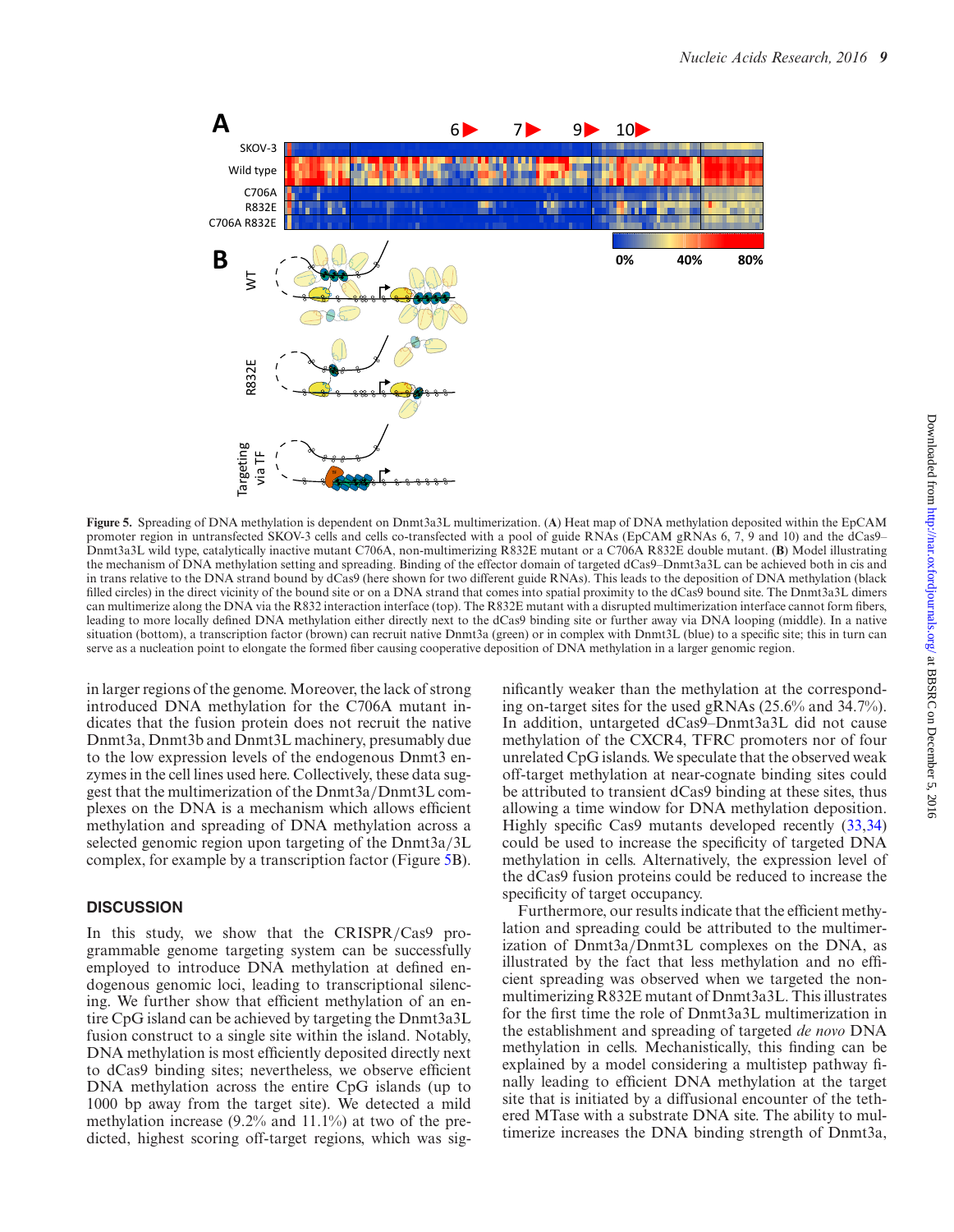<span id="page-9-0"></span>which raises the probability that a transient DNA encounter leads to the formation of a stable Dnmt3a3L–DNA complex followed by DNA methylation. Notably, formation of a long Dnmt3a3L fiber that would cover the whole CpG island (∼1000 bp) is rather unlikely, as this would cause a larger distortion of the local chromatin structure, including displacement of nucleosomes. However, we envision a dynamic formation of shorter multimers that would cause local methylation of the bound DNA. Methylation of remote regions within the locus could be achieved through DNA looping and subsequent multimer formation and methylation at the distant site. As the propensity of a diffusional encounter of the tethered enzyme and DNA declines with the distance of the DNA site to the targeted region, efficient binding of the tethered MTase to remote DNA sites is even more dependent on the ability of Dnmt3a to multimerize on DNA.

We show here the targeted methylation of larger DNA regions by dCas–Dnmt3a3L. This approach mimics establishment of natural DNA methylation patterns and it increases the probability of causing a strong biological response (as for example changes in gene expression as shown here). Additionally, we observed that the CpG sites that are covered by the bound dCas9 protein are almost completely protected from DNA methylation, illustrating that inactivated Cas9 stays firmly bound to its target site. This explains why dCas9 alone can be used to out-compete and displace DNA binding proteins (such as transcription factors) to directly affect transcription, as observed by others [\(24\)](#page-10-0). In a more general view, it suggests that targeting of dCas9 to sites bound by other protein factors can be applied in order to investigate their functions at a specific genomic site. The pattern of the targeted DNA methylation suggests that Dnmt3a preferentially methylates linker DNA, which is in agreement with earlier *in vitro* data and cellular methylation studies [\(35–39\)](#page-10-0).

Targeting of our epigenetic editing tools based on DNA methyltransferase domains caused down-regulation of gene expression at three different promoters tested, indicating that it could be used as a universal tool for gene repression. Alternative tools, like CRISPRi or based on the targeted recruitment of transcriptional repressors (like for example KRAB domain) have been developed and successfully used to down-regulate gene expression as well [\(14,24,29\)](#page-10-0). The possible advantage of targeted methylation is that it has the potential of causing durable effects. Future work will show which of these techniques finally will prove most useful for targeted gene regulation.

During preparation of this manuscript, dCas9 targeted DNA methylation was described by two other groups using dCas9 fused to the catalytic domain of Dnmt3a [\(40,41\)](#page-10-0). Vojta and colleagues observed efficient targeted methylation occurring in a distance of ∼35 bp downstream of the dCas9 binding sites, which is consistent with our findings. However, in contrast to the dCas9–Dnmt3a3L targeting used here, co-targeting of multiple locations within the BACH2 promoter was required to achieve methylation of a wider region [\(40\)](#page-10-0). Similarly, McDonald *et al.* reported successful targeted methylation using dCas9–Dnmt3a CD of the CDKN2A, Cdkn1a and ARF promoters [\(41\)](#page-10-0).

We envision that our dCas9–Dnmt3a3L programmable DNA methylation writer will find numerous applications in establishing the functional significance of DNA methylation in gene repression and the control of the cellular differentiation state, as well as to dissect the principles of network responses to epigenetic changes in synthetic biology settings. Moreover, targeted DNA methylation offers the unique potential to correct epimutations in disease states.

# **SUPPLEMENTARY DATA**

[Supplementary Data](http://nar.oxfordjournals.org/lookup/suppl/doi:10.1093/nar/gkw1112/-/DC1) are available at NAR Online.

#### **ACKNOWLEDGEMENTS**

*Author contributions*: P.S., R.Z.J. and T.P.J. designed the experiments. P.S., R.Z.J., G.K. performed experiments. P.S., G.K., R.Z.J., T.C., F.K., A.J. and T.P.J. analyzed the data, P.S. and T.P.J. wrote the initial manuscript draft. A.J., W.R., R.R. and T.P.J. supervised research. All authors contributed to the editing of the manuscript and approved its final version.

## **FUNDING**

This work was supported by Baden-Württemberg Stiftung [95011370 to A.J. and T.P.J.]; European Foundation for the Study of Diabetes [84011359 to T.P.J.]; Deutsche Forschungsgemeinschaft [Je252/10 to A.J.]. This publication was supported by the Open Access Publishing Fund of the University of Stuttgart.

*Conflict of interest statement.* None declared.

#### **REFERENCES**

- 1. Jones,P.A. (2012) Functions of DNA methylation: islands, start sites, gene bodies and beyond. *Nat. Rev. Genet.*, **13**, 484–492.
- 2. Bergman,Y. and Cedar,H. (2013) DNA methylation dynamics in health and disease. *Nat. Struct. Mol. Biol.*, **20**, 274–281.
- 3. Yang,L., Rau,R. and Goodell,M.A. (2015) DNMT3A in haematological malignancies. *Nat. Rev. Cancer*, **15**, 152–165.
- 4. Weichenhan,D. and Plass,C. (2013) The evolving epigenome. *Hum. Mol. Genet.*, **22**, 1–6.
- 5. Chedin,F., Lieber,M.R. and Hsieh,C.-L. (2002) The DNA methyltransferase-like protein DNMT3L stimulates de novo methylation by Dnmt3a. *Proc. Natl. Acad. Sci. U.S.A.*, **99**, 16916–16921.
- 6. Gowher,H., Liebert,K., Hermann,A., Xu,G. and Jeltsch,A. (2005) Mechanism of stimulation of catalytic activity of Dnmt3A and Dnmt3B DNA-(cytosine-C5)-methyltransferases by Dnmt3L. *J. Biol. Chem.*, **280**, 13341–13348.
- 7. Jeltsch,A. and Jurkowska,R.Z. (2014) New concepts in DNA methylation. *Trends Biochem. Sci.*, **39**, 310–318.
- 8. Lee,H.J., Hore,T.A. and Reik,W. (2014) Reprogramming the methylome: erasing memory and creating diversity. *Cell Stem Cell*, **14**, 710–719.
- 9. Jurkowski,T.P., Ravichandran,M. and Stepper,P. (2015) Synthetic epigenetics––towards intelligent control of epigenetic states and cell identity. *Clin. Epigenet.*, **7**, 18.
- 10. Keung,A.J., Joung,J.K., Khalil,A.S. and Collins,J.J. (2015) Chromatin regulation at the frontier of synthetic biology. *Nat. Rev. Genet.*, **16**, 159–171.
- 11. Kungulovski,G. and Jeltsch,A. (2016) Epigenome editing: state of the art, concepts, and perspectives. *Trends Genet.*, **32**, 101–113.
- 12. de Groote,M.L., Verschure,P.J. and Rots,M.G. (2012) Epigenetic editing: targeted rewriting of epigenetic marks to modulate expression of selected target genes. *Nucleic Acids Res.*, **40**, 10596–10613.